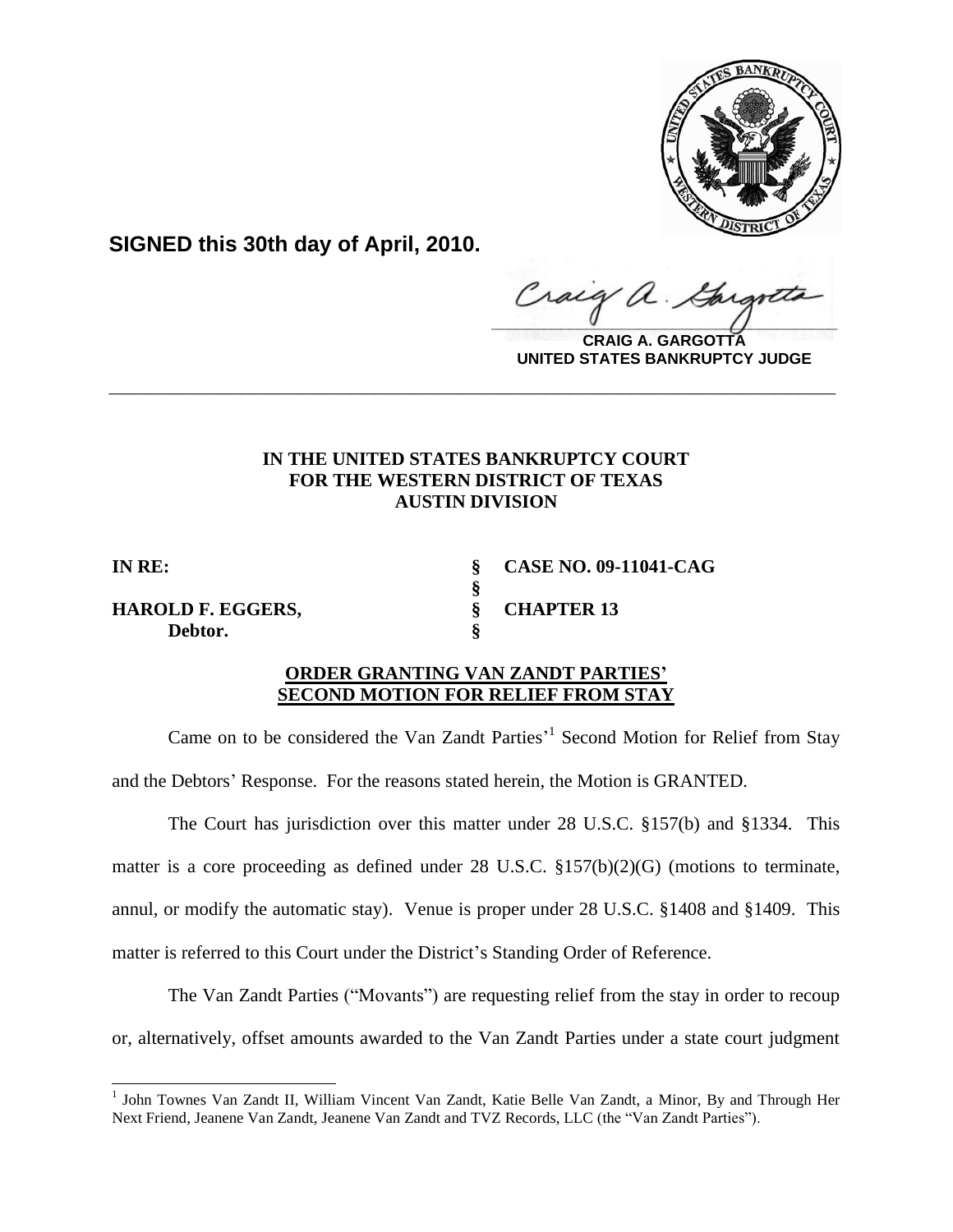signed and entered on December 15, 2009 against royalties otherwise owed to the Debtor. The Court's August 25, 2009 Order Regarding Van Zandt Parties' Motion for Relief from Stay (Docket No. 47) requires Movants to:

seek further relief from stay prior to attempting enforcement of Movants' rights under any State Court judgment as to the Debtor or property of the Debtor or the bankruptcy estate, except that Movants may exercise any rights to recoupment (but not offset) without seeking further relief from stay.

The Debtor has acknowledged in his amended plan filed on December 11, 2009 that "the Van Zandt parties hold a valid right of setoff with regard to approximately \$15,269.17" in prepetition royalties and has stated in his amended plan that he intends to surrender these amounts to Movants. While Movants believe that the pre-petition royalties are subject to recoupment rather than setoff, Movants agree that they should be surrendered and therefore request that the stay be terminated with respect to the pre-petition royalties to the extent necessary to recoup them, or alternatively, to offset them. The Debtor does not oppose this portion of the Motion.

Movants also seek stay relief in order to recoup or, alternatively, offset post-petition royalties otherwise owed to the Debtor against amounts awarded to them under the Judgment. This portion of the Motion is contested.

## **FACTUAL BACKGROUND**

On April 3, 2006, the Van Zandt Parties (except for TVZ Records LLC) filed suit under Cause No. D-1-GN-06-001169 in the 345th Judicial District Court of Travis County, Texas (the "State Court Action") against Debtor ("Eggers"), Townes Van Zandt's former road manager. The Van Zandt Parties sought declaratory and injunctive relief to enforce Eggers' obligations under a settlement agreement (the "Settlement Agreement") and to be compensated for his material breaches of that agreement. Eggers subsequently filed a third party action against TVZ Records LLC, a record company owned and controlled by the other Van Zandt Parties, which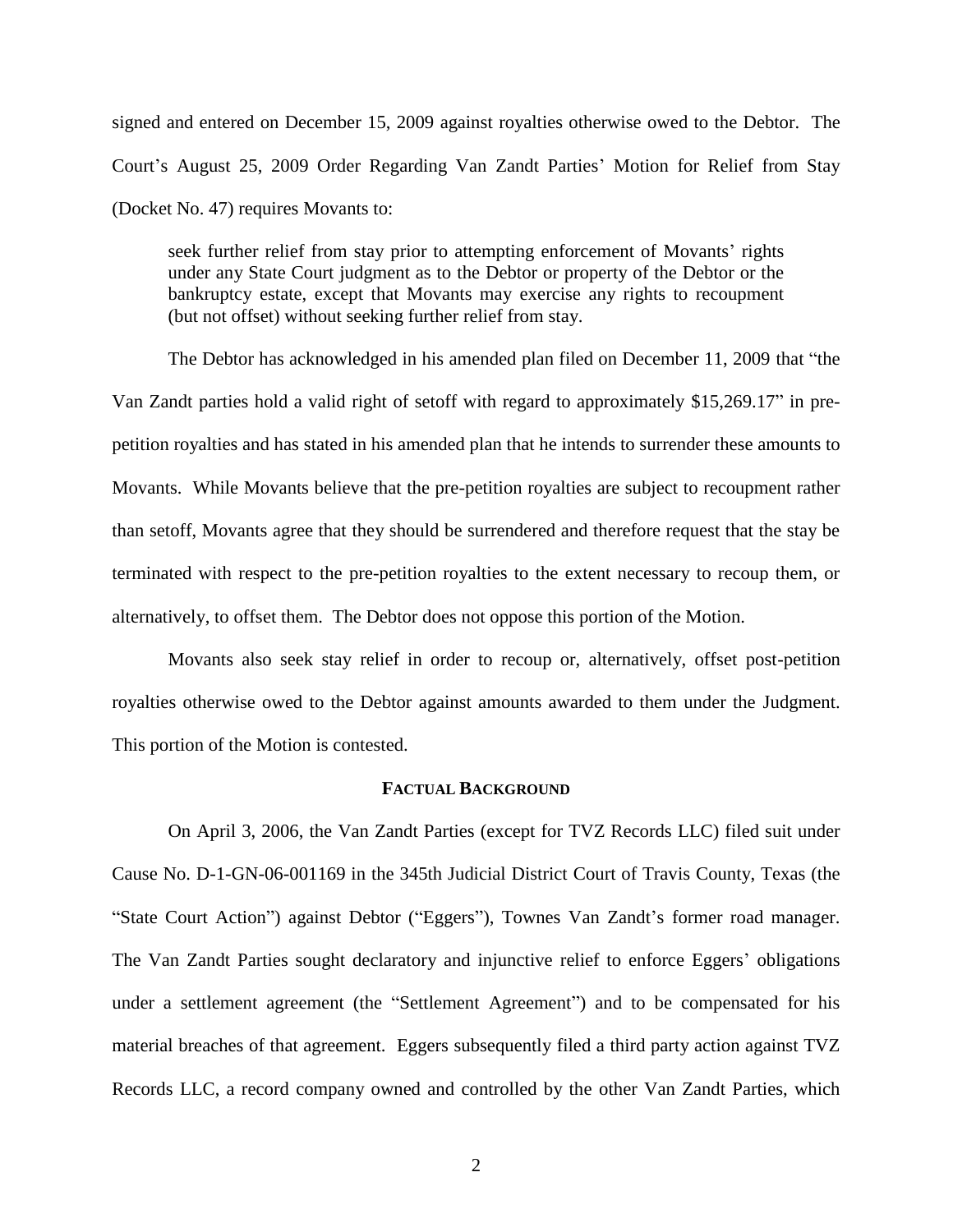then counterclaimed against Eggers. The Van Zandt Parties sought to require Eggers to deliver to them all of Townes Van Zandt's sound recordings (including over 150 unreleased recordings) (the "Residual Sound Recordings"), and the master recordings for seven albums (the "Seven Albums") that Eggers had licensed to various record companies, some without obtaining permission from the Van Zandt Parties, and without properly accounting or paying royalties. The Van Zandt Parties also sought a judgment requiring Eggers to pay the Van Zandt Parties' damages, attorney's fees and court costs.

On December 15, 2009, after the Van Zandt Parties obtained relief from the stay from this Court, the state court signed the Judgment in favor of the Van Zandt Parties ordering Eggers to deliver to TVZ Records the Residual Sound Recordings and the Seven Albums, and awarding the Van Zandt Parties \$75,000 in damages, \$16,907.53 in prejudgment interest, \$150,000 in attorneys' fees and postjudgment interest at the rate of five (5) percent per year. The trial judge declined to rule on the offset or recoupment issues and stated that the Van Zandt Parties and Eggers were free to seek disposition of these issues in this Court.

Under the terms of the Settlement Agreement between Eggers and the Van Zandt Parties, Eggers is entitled to the sound recording artist royalty for the exploitation of the Seven Albums and Residual Sound Recordings (the "Royalties"). The Van Zandt Parties assert a right to recoup the amounts awarded to them in the Judgment against all other Royalties to which Eggers might otherwise be entitled, including without limitation the 2009 Royalties and all other post-petition Royalties. The Movants argue that this right of recoupment should continue until the Judgment has been paid in full.

The Debtor contends that the claims of the Van Zandt Parties and Harold Eggers do not arise out of a single transaction. The Judgment awards damages to the "Plaintiffs," who are the four members of the Van Zandt family. No damages were awarded to TVZ Records, which was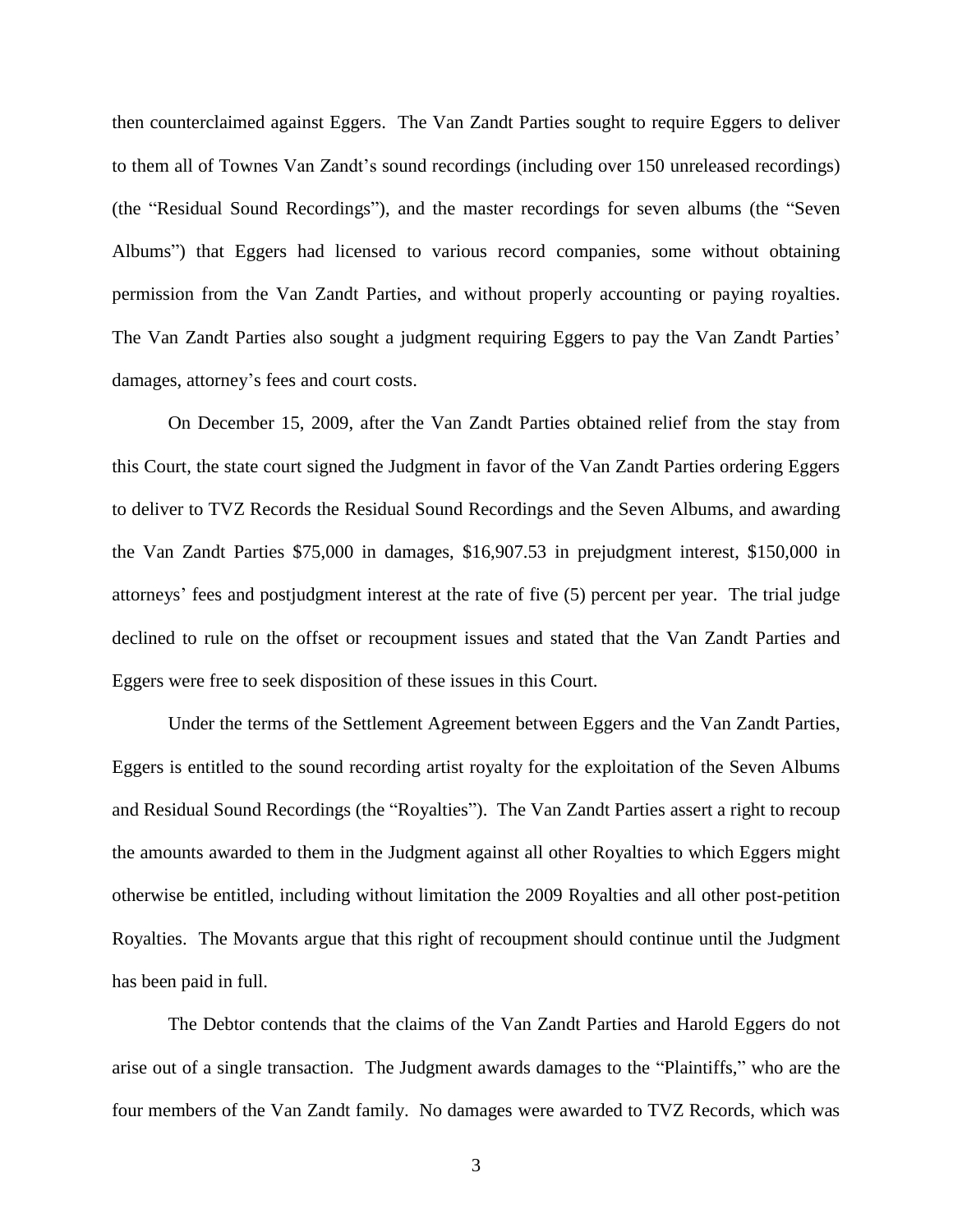a third party defendant. Prior to the Settlement Agreement, the Debtor owned copyright interests in certain Townes Van Zandt recordings. As shown by the royalty statements attached to the Van Zandt Motion, the royalties owed by TVZ Records arise from seven albums described in paragraph 3(f) of the Settlement Agreement. Paragraph 3(f) provides that Debtor shall "retain" his 50% copyright interest in these albums. Thus, the Debtor posits, he is owed royalties by TVZ Records based on his copyright ownership. Moreover, TVZ Records was not a party to the Settlement Agreement. Therefore, the Debtor asserts that a breach of the Settlement Agreement could not give rise to a claim from the same contract or transaction as the TVZ royalty obligation. In the alternative, even if the Settlement Agreement were deemed to have granted rights to Debtor in the Seven Albums, and even if TVZ Records was a party to the Settlement Agreement, the Debtor asserts there is no nexus between the Seven Albums and the breach of contract claims asserted by the Van Zandt parties. Finally, each of the breaches gives rise to liquidated damages under the Judgment related to the Five Albums described in paragraph 3(e), On the Road Touring described in paragraph 3(g) of the Settlement Agreement and the Residual Sound Recordings described in paragraph 3(h).

## **ANALYSIS**

Several courts have recognized that the right of recoupment is not a claim under §101(5) of the Bankruptcy Code. *See, e.g., A and C Elec. Co. Inc. v. Meade Elect. Co. Inc.,* 211 B.R. 268, 273-74 (Bankr. N.D. Ill. 1997); *Bram v. Aetna Life Ins. Co.*, 179 B.R. 824, 827 (Bankr. E.D. Tex. 1995); *Harmon v. Harmon*, 188 B.R. 421, 425 (9th Cir. BAP 1995); *Mercy Hosp. of Watertown v. New York State Dep't. of Social Serv.*, 171 B.R. 490, 495 (N.D.N.Y. 1994). Instead, the right of recoupment is viewed as an equitable right that is based on the premise that "where the creditor's claim against the debtor arises from the same transaction as the debtor's claim, it is essentially a *defense* to the debtor's claim against the creditor rather than a mutual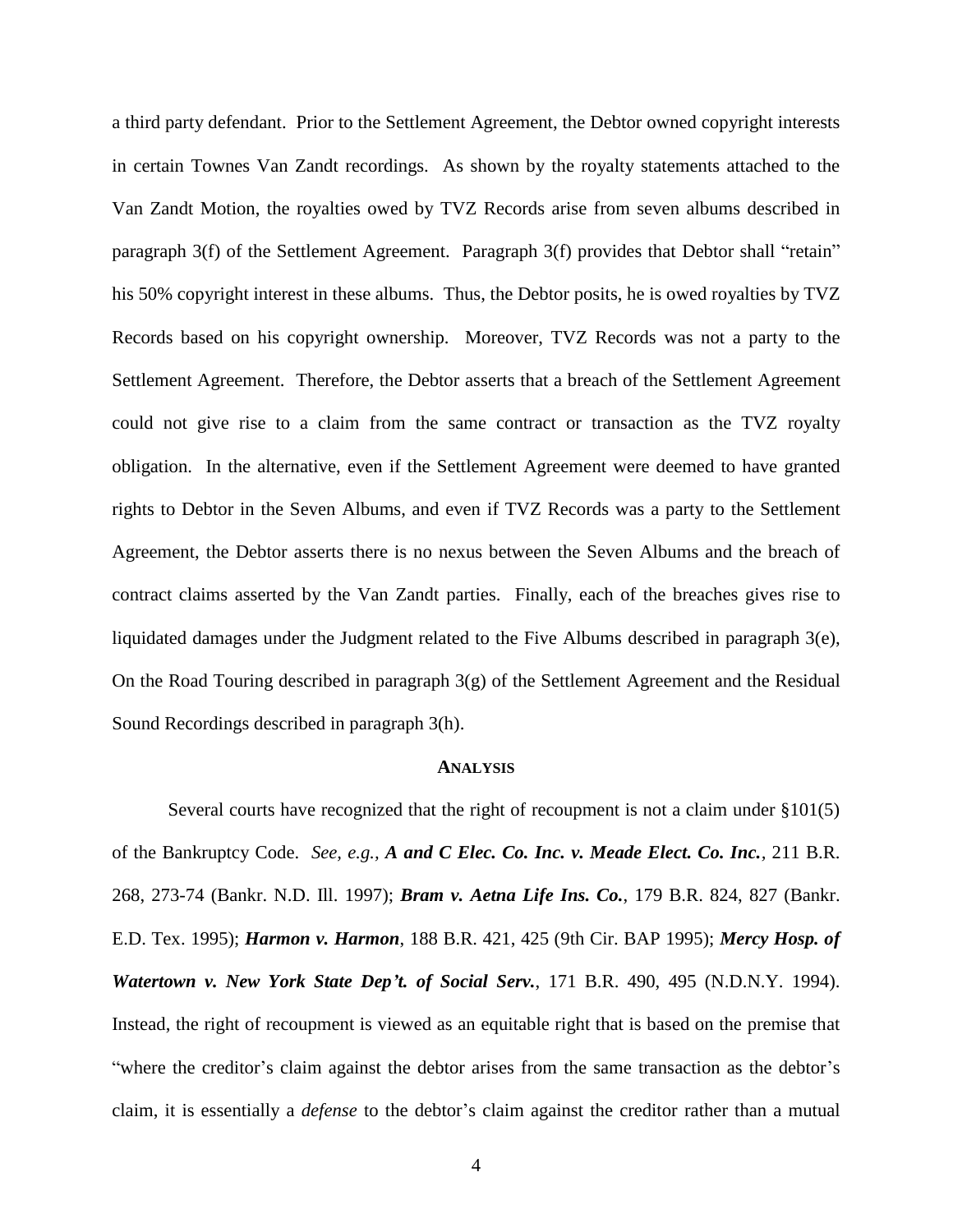obligation." *Bram*, 179 B.R. at 827, *citing Lee v. Schweiker*, 739 F.2d 870, 875 (3rd Cir. 1984) (emphasis added). This view is supported by the fact that the right of recoupment does not permit affirmative recovery. *Id*. Because no affirmative recovery is permitted, the right cannot properly be considered a claim or a debt.

This Court stated in *In re Vaughter*, 109 B.R. 229, 233 (Bankr. W.D. Tex. 1989) "that the distinction between a recoupment and a setoff is that recoupment, unlike a setoff, does not involve the concept of mutuality of obligations and arises out of single transaction between the creditor and the debtor." *Sapir v. Blue Cross/Blue Shield (In re Yonkers Hamilton Sanitarium, Inc.)*, 34 B.R. 385, 386 (S.D.N.Y. 1983). Recoupment can be defined as "the setting up of a demand arising from the *same transaction* as the plaintiff's claim or cause of action, strictly for the purpose of abatement or reduction of such claim." *In re American Central Airlines, Inc.*, 60 B.R. 587, 590 (Bankr. N.D. Iowa 1986), citing *Collier on Bankruptcy*, Section 553.03 (15th ed. 1981) (emphasis in original). The concept of recoupment as a means for the assertion of a legal or equitable right resulting from a counterclaim out of the same transaction has been recognized in the Fifth Circuit. *Howard Johnson, Inc. of Florida v. Tucker*, 157 F.2d 959, 961 (5th Cir. 1946). Clearly, recoupment rests on equitable principles that arose for the "purpose of settling both sides of a transaction at once as a mutual matter." *Howard Johnson*, *supra* at 961-62.

Since *Howard Johnson*, the Fifth Circuit has had further occasion to comment on the doctrine of recoupment. For example, the Court of Appeals held in *In re Holford*, 896 F.2d 176, 178 (5th Cir. 1990), that a lessee's use of rental payments due debtor under the lease to recoup losses that the debtor caused by allegedly inducing the lessee into the lease was recoupment and not setoff. Further, the Fifth Circuit found that the recoupment must arise out of the same transaction. *Id*. The Fifth Circuit also held that there is no requirement to have an express contractual right to withhold payments for there to be a recoupment. *Id*. (citation omitted). Also,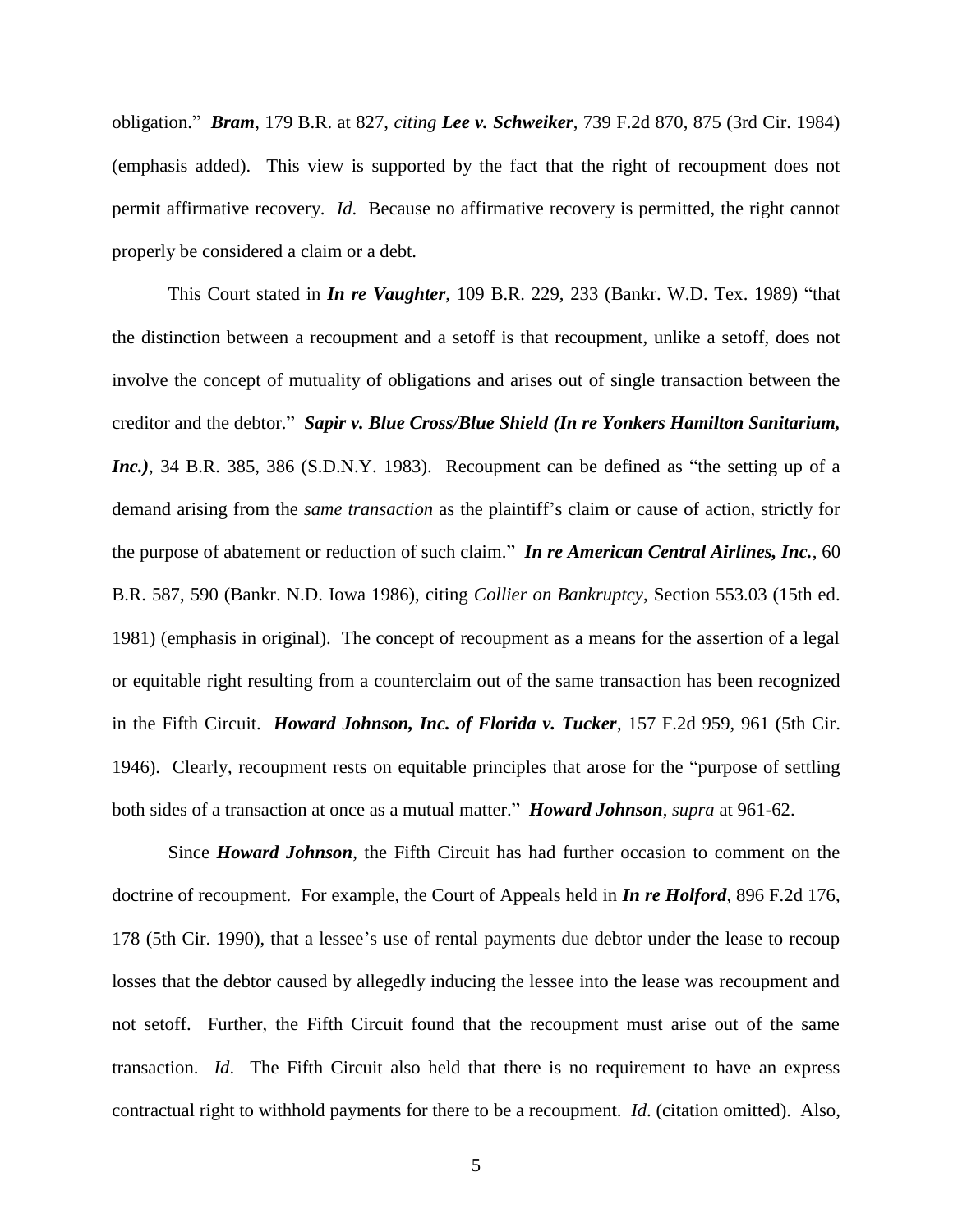the court found that it is not necessary that the parties expressly anticipated the problem in allowing the recoupment. *Id*., *citing In re B&L Oil Co.*, 782 F.2d 155, 159 (10th Cir. 1986). Moreover, the Fifth Circuit has commented that there is no requirement that there be an overpayment for recoupment to apply. *In re United States Abatement Corp.*, 79 F.3d 393, 398 (5th Cir. 1996).

The Fifth Circuit appeared to have retreated from its earlier holdings in *Holford* and *United States Abatement Corp.*, when the court had to consider a liquidated damages provision regarding the sale of gas. *In re Gasmark Ltd.*, 193 F.3d 371 (5th Cir. 1999). The court noted that although there had been a breach of contract and that there were identical parties as to the breach and the parties engaged in the transaction, those factors may not be sufficient to allow recoupment. *Id*. at 374. The Fifth Circuit further explained that the "obligations must arise out of a single integrated transaction so that it would be inequitable for the debtor to enjoy the benefits of the transaction without also meeting its obligations." *Id*. at 374-75 (citation omitted).

Thereafter, in *In re Kosadnar*, 157 F.3d 1011, 1013-14 (5th Cir. 1988) (*per curiam*), the Fifth Circuit stated that there are two general requirements to characterizing a withholding as recoupment. First, some type of overpayment must have been made. Second, both the creditor's claim and the amount owed to the debtor must arise from a single contract or transaction. *Id*. Further, the Fifth Circuit held that in determining whether claims arise out of the same transaction "given the equitable nature of the doctrine, courts have refrained from precisely defining the same-transaction standard, focusing instead on the facts and equities of each case." *Id*. at 1015; *see also In re ABCO Indus.*, 270 B.R. 58, 62 (Bankr. N.D. Tex. 2001).

Only one witness testified at the hearing – Reese Perkins – who is a partner in the firm representing the Movants. Perkins' area of practice is entertainment law and he has represented artists, managers, and record labels in the music industry. Perkins has also drafted and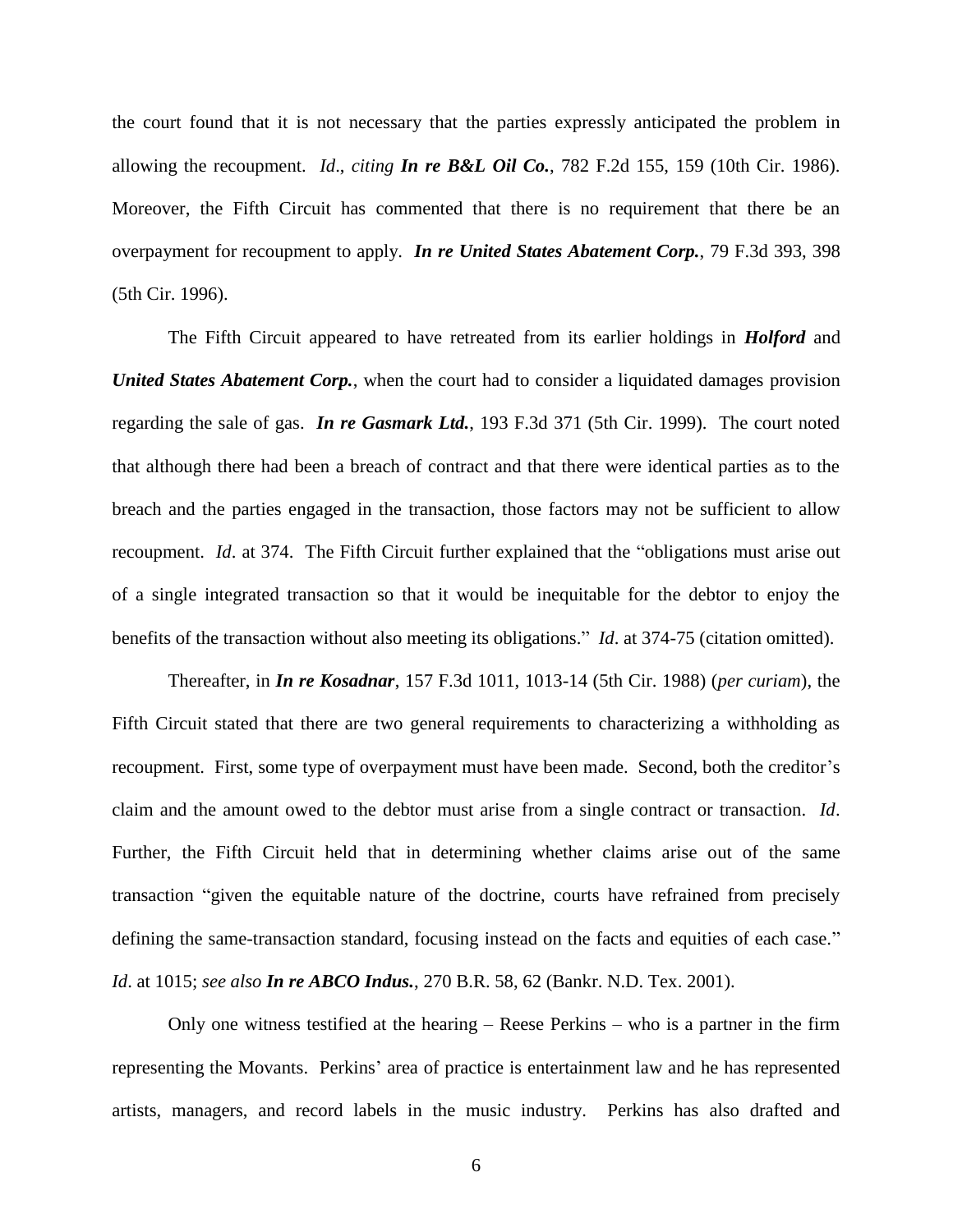negotiated recording agreements. Perkins stated that the Settlement Agreement operates like a recording contract in that it establishes the relative rights of the parties regarding the production of albums and payment of royalties. The Judgment obtained operates as a liquidated damages provision of the Settlement Agreement.

Perkins further testified that generally recoupment in the music industry allows for any amounts advanced to the artist are recoupable against royalties. Perkins then cited to the Settlement Agreement for further support of the Movants' right to recoup.

(3) For purposes of master sound recordings released and commercially exploited by TVZ Records, Net Proceeds shall mean the so-called "artist royalty" portion of the revenue generated by such commercial use. The Parties agree that the negotiation between the Van Zandt Heirs and TVZ Records of the artist royalty must be conducted in good faith, in the interest of the Van Zandt Heirs' and Eggers' ownership therein, and objectively viewed as commercially reasonably considering the status of the negotiating parties as related entities. Furthermore, the artist royalty payable to the Van Zandt Heirs and Eggers shall be equal to or greater than that payable under section 3(f) of this Agreement (pertaining to the "Seven Albums"). In calculating Net Proceeds under this section 3(b)(3), TVZ Records shall be entitled to deduct from the gross revenue any commercially reasonable costs incurred in the release and promotion of the sound recording masters, including, but not limited to, distribution fees, manufacturing costs, mechanical license fees, marketing and promotion fees, administration fees of no more than 10% of the gross revenue, and any and all other fees and expenses customarily charged or incurred in the music industry.

Settlement Agreement, p. 4.

Pursuant to the Settlement Agreement, Perkins stated that Debtor does not get any of the royalties until all costs are recouped, including the costs under the Judgment. Further, the Judgment is premised on Eggers' breach of contract and, as such, costs and damages under the Settlement Agreement are recoupable. Perkins also noted that the Movants assigned their copyright interests to TVZ Records, LLC, prior to the judgment being rendered. The assignment also includes all rights and remedies under the Movants' judgment.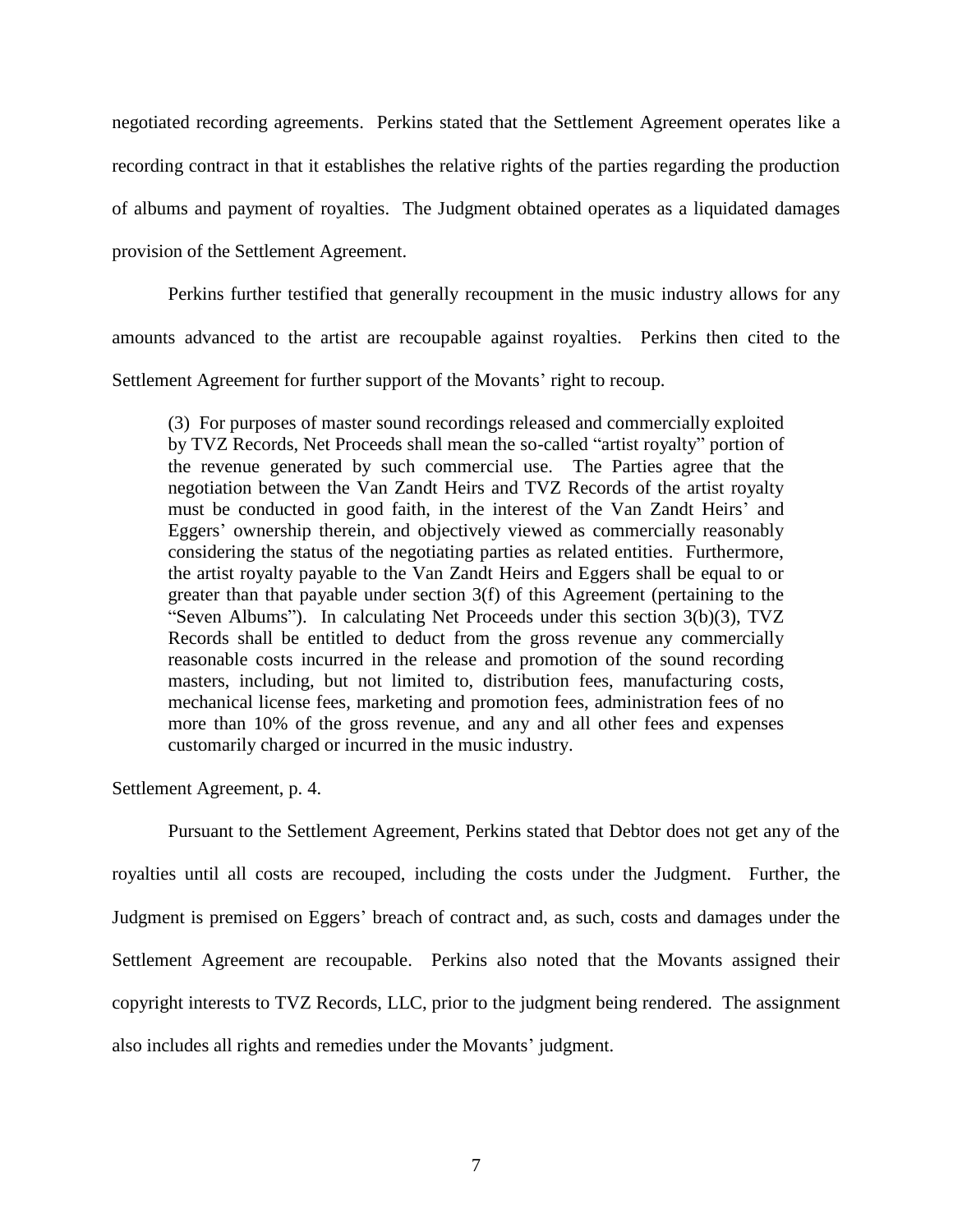The Court finds the Movants' arguments persuasive. As discussed herein, the Fifth Circuit has purposely been somewhat vague on the contours of recoupment, allowing the trial courts to determine whether recoupment applies based upon the facts and circumstances of the case. At its core, recoupment is an equitable right where the creditor's claim against the debtor arises out of the same transaction as the debtor's claim. *Vaughter*, 109 B.R. at 233. Further, the Fifth Circuit held in *Holford* that there is no requirement that the parties have an express contractual right to withhold payment. *Holford*, 896 F.2d at 178. Finally, the court said in *United States Abatement* that there is no requirement that there be an overpayment. *United States Abatement Corp.*, 79 F.3d at 398.

All those factors apply to the case at bar. In this case, the Debtor and the Van Zandt Parties established their mutual obligations regarding the royalties and other issues related to Townes Van Zandt's recordings in a single contract, the Settlement Agreement. Also, the Van Zandt Parties' damages have been adjudicated to be greater than the amount of the royalties; therefore, the Debtor has no interest in the funds. *See Holford*, 896 F.2d at 179. As such, recoupment is an equitable doctrine designed to determine a just liability on a claim. *Id.* It would be inequitable to allow the Debtor to retain or receive the royalties because he would be unjustly enriched for wrongful conduct as noted in the Judgment. Furthermore, Movants should not be required to pay the royalties to Debtor when the Judgment has decreed that he is indebted to Movants in a much larger amount in connection with the same transaction. Therefore, recoupment is appropriate in this situation.

Eggers and the estate have no equity in the royalties because the royalties belong to the Van Zandt Parties pursuant to the Judgment and to the *Holford, ABCO* and *United States Abatement* cases cited above. Although Debtor contends that an overpayment is required to have a right of recoupment, the Court does not find that the Fifth Circuit's decisions in *Kosadnar*